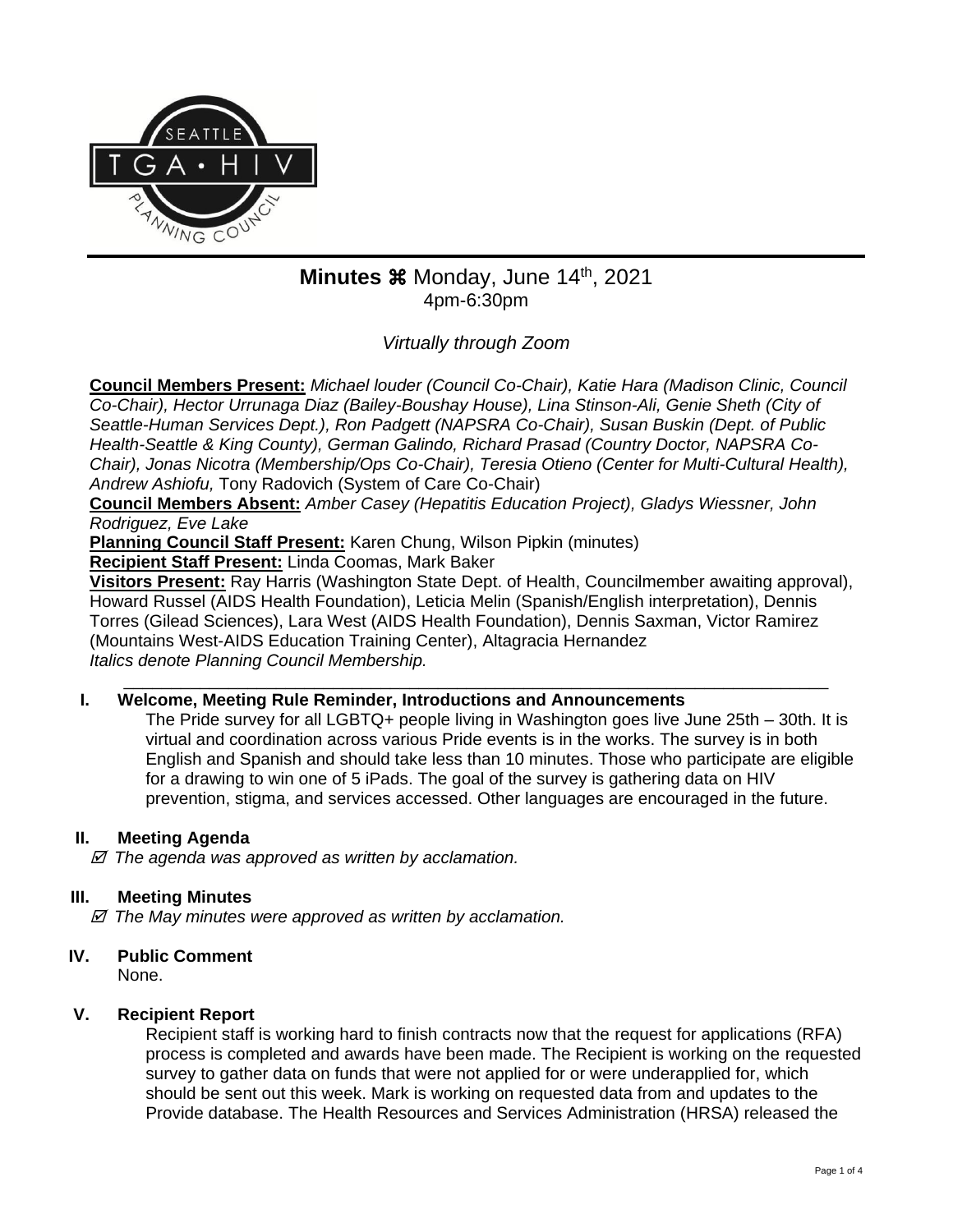application today for Ryan White Part A funding. This has been changed from an annual application to a non-competitive continuance. More will be done on this in the near future.

# **VI. Executive Committee Report**

Program Terms Report- This is one of 2 reports, with the Programs Submission Report being the other. There is an allocations table that the Council needs to verify and approve as correct. This table is generated from the electronic handbook and the grantee contracts management system (GCMS). There is a cover letter that goes along with this that the Council Co-Chairs signed. The Executive Committee reviewed this report prior and confirmed the numbers. It was noted the "public burden" language is a part of the whole document that was generated by HRSA and is a requirement placed on the Recipient.

# *MOTION: Andrew moves to accept the letter and the allocation report. Richard seconds.*

### *Discussion: None*

### *The motion passed with the following vote:*

- In favor 12 *Michael, Katie, Hector, Lina, Genie, Ron, Susan, German, Richard, Teresia, Andrew,* Tony
- Opposed -0-
- Abstaining -0-

#### ▪ *<Jonas Nicotra joined the meeting.>*

# **Presentation by Mark Baker on Food & Meals Data**

The Council allocated \$70,000 to food vouchers to tackle access to culturally appropriate food, and no agency applied for these funds. The System of Care (SOC) Committee requested data around utilization in Food & Meals and gathered questions to guide the data analysis. Data presented is both qualitative data from agencies as well as quantitative data from Provide.

- Program assessment is completed through Annual Client Satisfaction Survey, Community Needs Assessment, Direct Feedback, Client Hotline and Flash Survey
- Surveys are mailed to clients with a pre-paid return envelope, given to clients with delivery or at pickup, accessed online, accessible through a QR code, available through case management, and are provided in English, Spanish and Vietnamese with other languages being developed.
- **EXECT** Client feedback is reviewed during monthly manager meetings. This has precipitated the development of a native American/indigenous grocery bag, the Asian/Pacific Islander (API) grocery bag (started in 2020), changes in new frozen meals, annual client satisfaction survey changes, and the translation of the application intake forms into English, Spanish, Vietnamese, Somali, and Russian.
- **•** There was a request to see if these voices are represented in person at the monthly review process or other feedback review.
- Halal can be difficult for a commercial kitchen. Recipient staff will need to reach out to the agency to gather specifics on the Halal/Kosher offerings.
- **Program changes are communicated through a quarterly newsletter placed in food bags,** client phone calls, and in person at pickup center (only pre or post COVID).
- **EXECT** Between 22-26 people for the last 3 years  $(-3% \text{ total clients})$  only accessed 1-2 services and did not come back.
- The demographic specific grocery bags offered are API, East African diet, gluten free, lactose free, low-cook, no gluten no dairy, no-cook, regular, soft, vegan, and vegetarian.
- Prepared meal categories include dialysis care, easy digestion, easy digestion/no pork, healthy standard, no beef/no pork, no fish, no gluten no dairy, no nuts, vegetarian.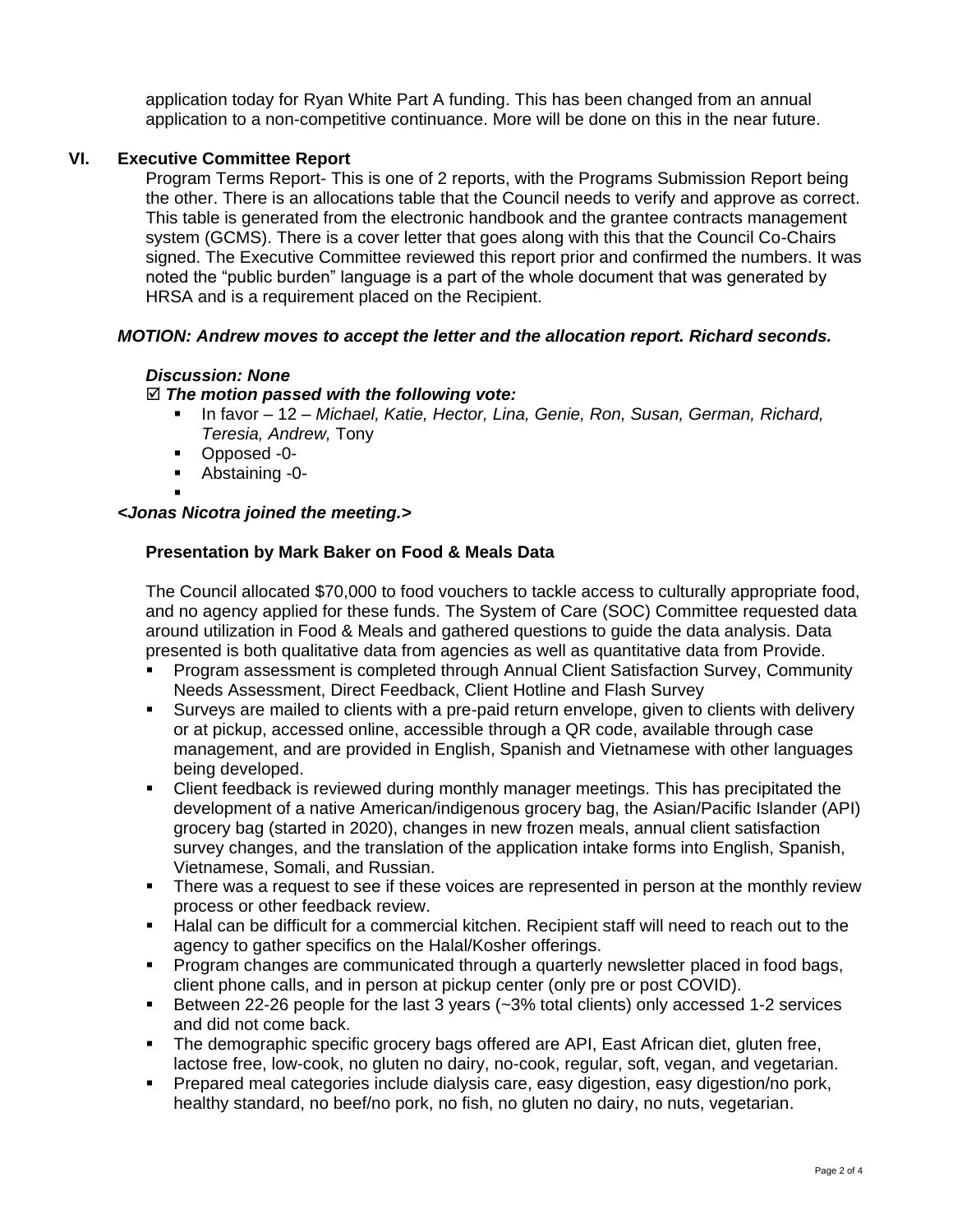- Hispanic/Latinx clients utilize lactose-free (222), Latino Diet (928), Low-cook (80), No gluten no dairy (12) Regular, soft, and vegetarian.
- Client satisfaction dropped from 70%-58% of clients saying their cultural and dietary preferences are being met in 2019-2020.
- Overall satisfaction dropped from 96-95%, variety approval dropped from 85%-79, and dietary needs being met dropped from 92%-87%. According to the agency this drop was due to COVID-19 causing the closure of self-pickup and selection grocery center, food supply chain issues, and national emergency food network changes.
- The agency's plans for 2021 are: develop partner surveys to solicit stakeholder feedback and engagement around cultural grocery bag offerings by second quarter this year, enact a process for improving culturally specific grocery bags, creating and implementing a client and community survey of current offerings, creating a plan for improvement by last quarter this year and develop 10 additional culturally relevant meal offerings to the rotating menu by end of year.
- **In addition to these objectives the agency is developing a Native/Indigenous grocery bag** option.
- The rate of response of client satisfaction survey is very low.
- **•** The answer is currently unknown if updates on programs are provided in anything else other than English.
- **EXECT** Client satisfaction percentages are likely based on total number of responses, rather than total number of clients, but Recipient staff will confirm.
- Demographics of client utilization are (n=155) with 43% white, 12% Latino/Hispano, 3% prefer not to answer, 3% other, 7% American Indian or Alaska Native (AI/AN), 5% Asian, 26% Black or African American, and 1% Native Hawaiian or other Pacific Islander.
- Recipient staff is working on a survey to gather data on underapplication for Food & Meals funds, as announced earlier it should be out this week.
- **.** It was stated that there is immense food diversity under the umbrella of "Black or African American."

Recipient staff will be at the meeting tomorrow and will try and have follow up for unanswered questions from this meeting. Disaggregating of racial demographic data is important. They currently do this with Latinx, and this should be expanded to the other minoritized racial demographics.

The ad-hoc group addressing this is meeting tomorrow from 4pm-5 while this data is fresh in everyone's mind. The goal is to bring about change. A survey will be sent out after the meeting to figure out a regular time.

# **VII. Needs Assessment, Priority Setting & Resource Allocation (NAPSRA) Committee Report**

The last meeting was spent trying to answer key questions about the upcoming needs assessment and how to move forward. Different methodologies were reviewed, and key pieces were settled on. Surveys are going to be used. The committee also discussed survey reach and platform (online, in person, focus group). The committee set the goal of 300 survey participants. There is a bank of questions from previous surveys, and surveys from other TGAs and EMAs. The new meeting time is 3:30pm-5:30.

### **VIII. Membership/Operations Committee Report**

*MOTION: Richard moved to accept Patricia Ogunmola-Nazzal for membership on the Council. Katie seconds.*

*Discussion: She is not here today because she is not feeling well. The motion passed with the following vote:*